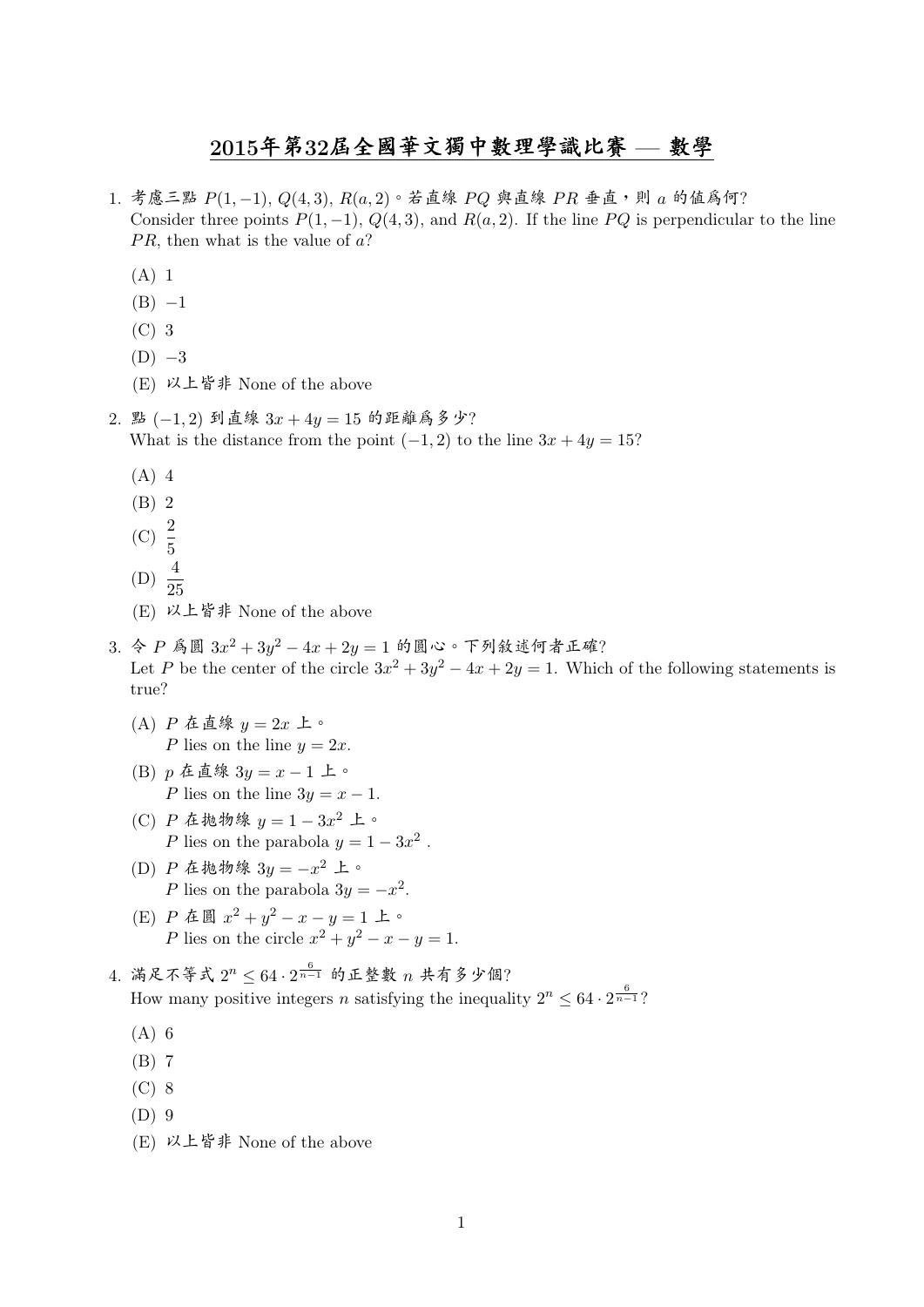5. <sup>共</sup>有多少個正整數<sup>對</sup> (m, n) <sup>滿</sup><sup>足</sup> m < n <sup>與</sup>

 $\log_9 m + \log_9 n - \log_9(m + n) = 1?$ 

How many pairs  $(m, n)$  of positive integers are there such that  $m < n$  and

$$
\log_9 m + \log_9 n - \log_9(m+n) = 1?
$$

- $(A)$  0
- (B) 1
- (C) 2
- (D) 3
- (E) 以上皆<sup>非</sup> None of the above
- $6.$ 設  $m, n$  分別為整數 307<sup>555</sup> 的十位數與個位數,則  $3m + 2n$  的值為何? Let m and n be the tens digit and the units digit, respectively, of the integer  $307^{555}$ . What is the value of  $3m + 2n$ ?
	- (A) 49
	- (B) 30
	- (C) 18
	- (D) 14
	- (E) 2
- 7. <sup>三</sup>邊長分別<sup>為</sup> <sup>7</sup>, <sup>12</sup>, <sup>13</sup> 的三角形的面積為多少? What is the area of a triangle with side lengths 7, 12, and 13?
	- (A) 32
	- (B) 16
	- (C) 13
	- (D)  $24\sqrt{3}$
	- (E)  $12\sqrt{3}$
- 8. 在 △ABC 中,設 a, b, c 分別為角 A, B, C 的對邊。已知 △ABC 的面積為  $\overline{1, a} = 2$  且  $B = 45^\circ$ ,則  $\frac{a - 2b + 3c}{1}$  $\frac{u-2v+3c}{\sin A-2\sin B+3\sin C}$  的值爲何?

In  $\Delta ABC$ , let a, b, and c be the sides opposite the angles A, B, and C, respectively. Suppose the area of  $\triangle ABC$  is 1,  $a = 2$ , and  $B = 45^\circ$ . What is the value of  $\frac{a - 2b + 3c}{\sin A - 2\sin B + 3\sin C}$ ?

- (A) 1
- (B) 2 √
- (C) 2
- 2 (D)  $\sqrt{2}$
- √
- (E) 2 2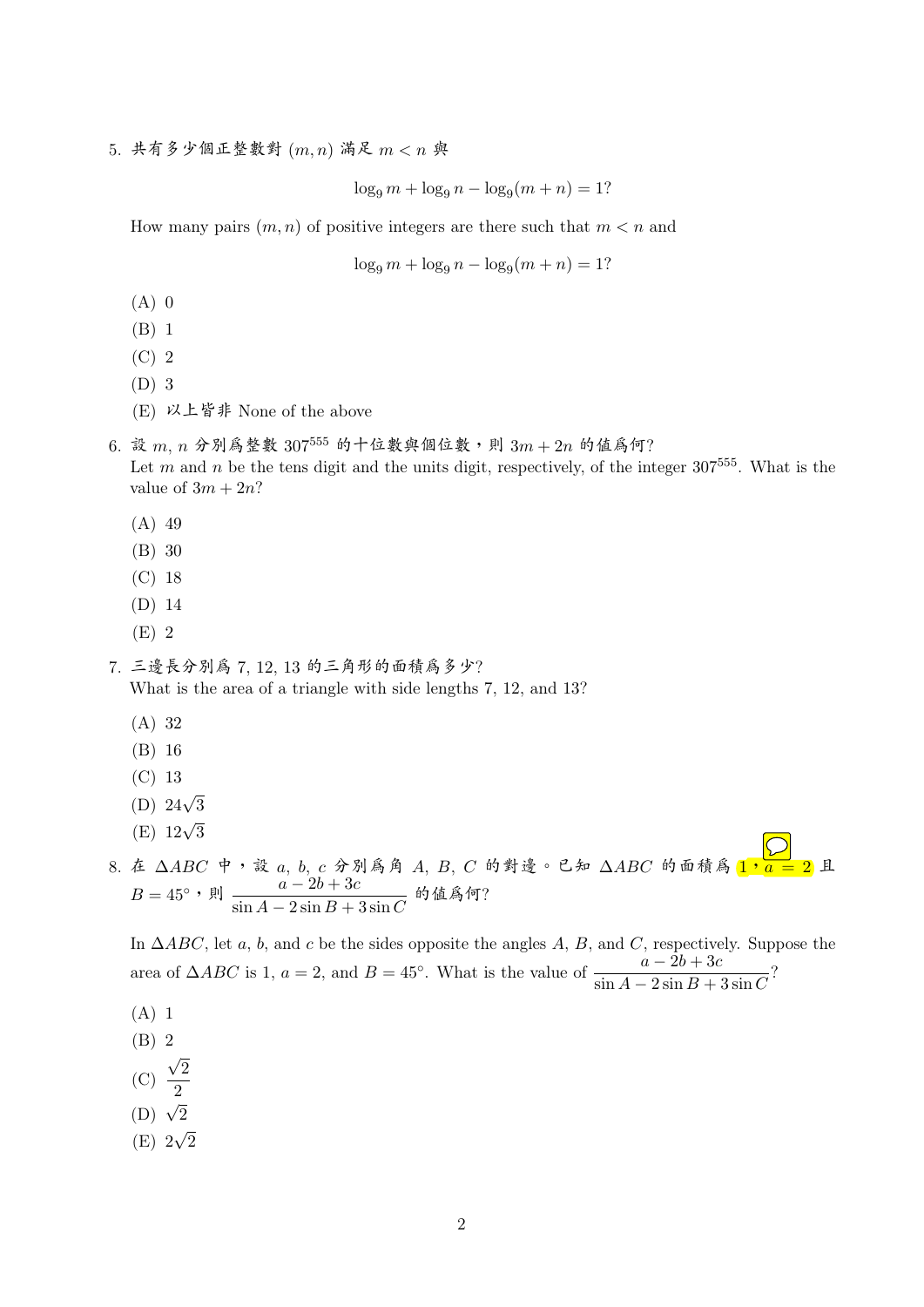9. 
$$
\dot{\mathcal{Z}} \mathcal{H} \mathbb{P} \begin{pmatrix} -1 & -x & 1-x^2 \\ 0 & 1 & -x \\ x & 0 & -x \end{pmatrix} \mathfrak{H} \mathcal{H} \mathbb{P} \mathcal{K} \mathcal{H} \mathbb{P} \mathcal{K} \mathcal{H} \mathcal{H} \mathcal{H} \mathcal{H} \mathcal{H} \mathcal{H} \mathcal{H} \mathcal{H} \mathcal{H} \mathcal{H} \mathcal{H} \mathcal{H} \mathcal{H} \mathcal{H} \mathcal{H} \mathcal{H} \mathcal{H} \mathcal{H} \mathcal{H} \mathcal{H} \mathcal{H} \mathcal{H} \mathcal{H} \mathcal{H} \mathcal{H} \mathcal{H} \mathcal{H} \mathcal{H} \mathcal{H} \mathcal{H} \mathcal{H} \mathcal{H} \mathcal{H} \mathcal{H} \mathcal{H} \mathcal{H} \mathcal{H} \mathcal{H} \mathcal{H} \mathcal{H} \mathcal{H} \mathcal{H} \mathcal{H} \mathcal{H} \mathcal{H} \mathcal{H} \mathcal{H} \mathcal{H} \mathcal{H} \mathcal{H} \mathcal{H} \mathcal{H} \mathcal{H} \mathcal{H} \mathcal{H} \mathcal{H} \mathcal{H} \mathcal{H} \mathcal{H} \mathcal{H} \mathcal{H} \mathcal{H} \mathcal{H} \mathcal{H} \mathcal{H} \mathcal{H} \mathcal{H} \mathcal{H} \mathcal{H} \mathcal{H} \mathcal{H} \mathcal{H} \mathcal{H} \mathcal{H} \mathcal{H} \mathcal{H} \mathcal{H} \mathcal{H} \mathcal{H} \mathcal{H} \mathcal{H} \mathcal{H} \mathcal{H} \mathcal{H} \mathcal{H} \mathcal{H} \mathcal{H} \mathcal{H} \mathcal{H} \mathcal{H} \mathcal{H} \mathcal{H} \mathcal{H} \mathcal{H} \mathcal{H} \mathcal{H} \mathcal{H} \mathcal{H} \mathcal{H} \mathcal{H} \mathcal{H} \mathcal{H} \mathcal{H} \mathcal{H} \mathcal{H} \mathcal{H} \mathcal{H
$$

(E) 以上皆<sup>非</sup> None of the above

10. 已知 $\{a_n\}$  爲等差數列,公差爲 3 且  $a_1 = 6$ ,則 32  $k=1$ 1  $\frac{1}{a_ka_{k+1}}$  的值爲何?

Let  $\{a_n\}$  be an arithmetic sequence with common difference 3 and  $a_1 = 6$ . What is  $\sum$ 32  $k=1$ 1  $\frac{1}{a_ka_{k+1}}$ ?

- (A)  $\frac{1}{2}$ (B)  $\frac{31}{594}$ (C)  $\frac{8}{17}$
- (D)  $\frac{8}{153}$
- 
- (E) 以上皆<sup>非</sup> None of the above
- 11. 設  $\{a_n\}$  為等比數列, 其公比為大於1的實數。若  $a_3 + a_6 = -9$  且  $a_4a_5 = 8$ , 則  $a_2a_{10}$  的值為何? Let  ${a_n}$  be a geometric sequence whose common ratio is a real number greater than 1. Suppose  $a_3 + a_6 = -9$  and  $a_4a_5 = 8$ . What is  $a_2a_{10}$ ?
	- (A) 2
	- (B) 256
	- (C) 16
	- (D) 128
	- (E) 64

12. 
$$
\# \theta \in [0, \frac{\pi}{4})
$$
,  $\frac{\cos \theta \tan 2\theta}{1 + \sec 2\theta} \ \ \frac{\pi}{4}$ , which of the following is equal to  $\frac{\cos \theta \tan 2\theta}{1 + \sec 2\theta}$ ?  
\n(A)  $\sin \theta$   
\n(B)  $\cos \theta$ 

- (C) tan  $\theta$
- (D)  $\sec \theta$
- (E) 以上皆<sup>非</sup> None of the above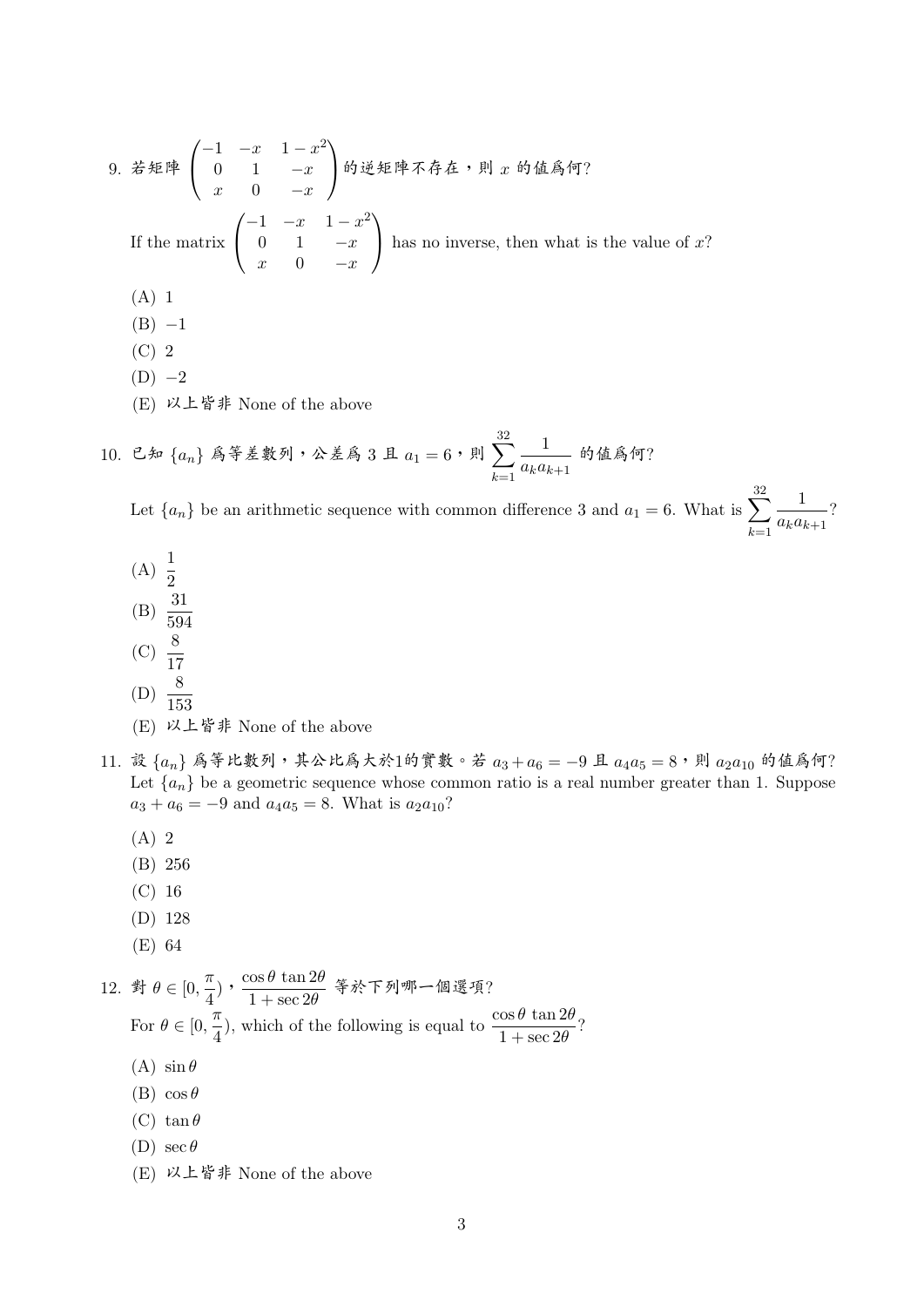| 13. 若 sin $x + \cos y = \frac{3}{2}$ 且 $\cos x + \sin y = \frac{1}{3}$ , 則 $\cos(x - y)$ 的值為何?        |
|-------------------------------------------------------------------------------------------------------|
| Suppose $\sin x + \cos y = \frac{3}{2}$ and $\cos x + \sin y = \frac{1}{3}$ . What is $\cos(x - y)$ ? |
| (A) $\frac{43}{96}$                                                                                   |
| (B) $\frac{36}{85}$                                                                                   |
| (C) $\frac{13}{72}$                                                                                   |
| (D) $\frac{1}{2}$                                                                                     |

- (E) 以上皆<sup>非</sup> None of the above
- 14. 設  $p(x)$  為實係數多項式。已知  $p(x)$  除以  $x(x-1)$  的餘式為  $3x-1$ , 且  $p(x)$  除以  $x+1$  的餘式 為 2。令 r(x) 為 p(x)除以 x(x<sup>2</sup> - 1) 的餘式。下列選項何者正確? Let  $p(x)$  be a polynomial with real coefficients. When  $p(x)$  is divided by  $x(x - 1)$ , the remainder

is  $3x - 1$ , and when  $p(x)$  is divided by  $x + 1$ , the remainder is 2. Let  $r(x)$  be the remainder obtained by dividing  $p(x)$  by  $x(x^2 - 1)$ . Which of the following is true?

- (A)  $r(-1) < -3$
- (B)  $r(2) > 9$
- (C)  $r(-2) < -1$
- (D)  $-27 < r(3) < -9$
- (E) r(−3) > 27
- 15. <sup>將</sup>「MALAYSIA」一字的字母重新排列,相同字母不相鄰的排法有多少種?

In how many ways can the letters in "MALAYSIA" be arranged so that no two identical letters are adjacent?

- (A) 720
- (B) 1680
- (C) 2400
- (D) 5040
- (E) 6720
- 16. <sup>在</sup>一場籃球比賽中,詹姆士得到兩次罰球機會。已知他第一罰的命中率為70%,第二罰的命<sup>中</sup> <sup>率</sup>為74%。在第一罰投進的情況下,第二罰的命中率為80%。請問他兩罰至少一中的概率為何? In a basketball game, James is awarded two free throws. He has a 70% success rate of making the first free throw and a 74% success rate of making the second shot. He has an 80% success rate of making the second free throw, given that he was successful in his first shot. What is the probability that he makes at least one of the two free throws?
	- (A) 82%
	- (B) 84%
	- (C) 86%
	- (D) 88%
	- (E) 90%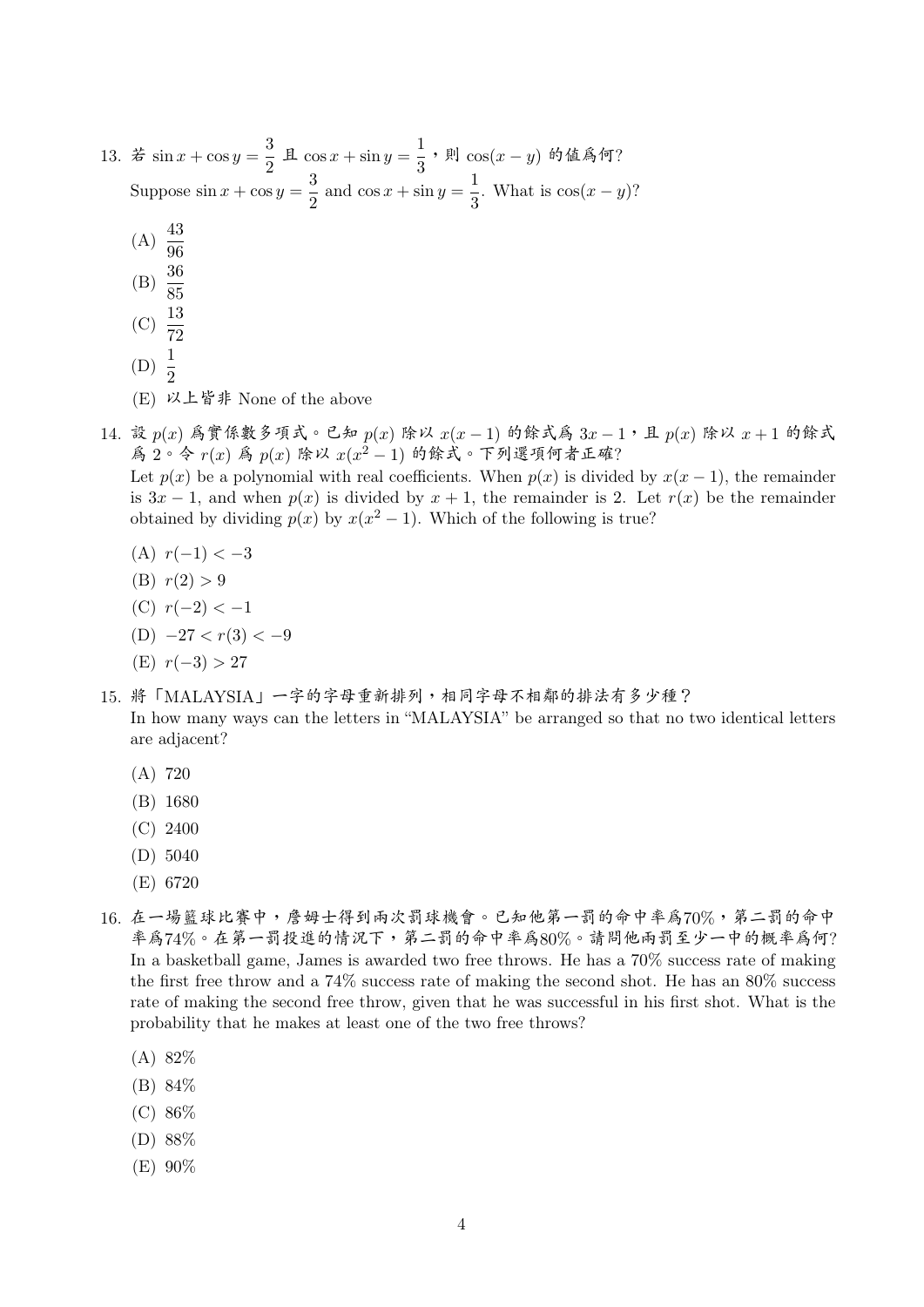| 17. 令 $f_0(x) = \frac{x}{x+1}$ 。對任意正整數 $n \cdot \diamond f_n(x) = f_0(f_{n-1}(x))$ 。請問 $ f_{2015}^{-1}(2) $ 的值為何?                                                                                                                                                                                                                        |
|------------------------------------------------------------------------------------------------------------------------------------------------------------------------------------------------------------------------------------------------------------------------------------------------------------------------------------------|
| Let $f_0(x) = \frac{x}{x+1}$ and $f_n(x) = f_0(f_{n-1}(x))$ for all positive integers n. What is the value of                                                                                                                                                                                                                            |
| $ f_{2015}^{-1}(2) $ ?                                                                                                                                                                                                                                                                                                                   |
| (A) $\frac{1}{2015}$                                                                                                                                                                                                                                                                                                                     |
|                                                                                                                                                                                                                                                                                                                                          |
| (B) $\frac{1}{2017}$                                                                                                                                                                                                                                                                                                                     |
| (C) $\frac{2}{4031}$                                                                                                                                                                                                                                                                                                                     |
| (D) $\frac{2}{4033}$                                                                                                                                                                                                                                                                                                                     |
| (E) 以上皆非 None of the above                                                                                                                                                                                                                                                                                                               |
|                                                                                                                                                                                                                                                                                                                                          |
|                                                                                                                                                                                                                                                                                                                                          |
| 18. 若 $\alpha$ , $\beta$ 爲實數且滿足 $\lim_{n\to\infty} \frac{(2\alpha - \beta)n^3 + \beta n^2 + 5n + 1}{2n^2 + n + 1} = 2$ , 則 $\alpha^2 + \beta^2$ 的值爲何?<br>If $\alpha$ and $\beta$ are real numbers such that $\lim_{n\to\infty} \frac{(2\alpha - \beta)n^3 + \beta n^2 + 5n + 1}{2n^2 + n + 1} = 2$ , then what is $\alpha^2 + \beta^2$ ? |
| $(A)$ 16                                                                                                                                                                                                                                                                                                                                 |
| $(B)$ 4                                                                                                                                                                                                                                                                                                                                  |
| (C) 24                                                                                                                                                                                                                                                                                                                                   |
| $(D)$ 8                                                                                                                                                                                                                                                                                                                                  |
| $(E)$ 20                                                                                                                                                                                                                                                                                                                                 |
| 19. 設 $f(x) = (2x)^{\cos(\pi x)}$ 。請問下列哪一個選項等於 $f'(1)$ ?<br>Let $f(x) = (2x)^{\cos(\pi x)}$ . Which of the following is equal to $f'(1)$ ?                                                                                                                                                                                               |
| (A) $-\frac{1}{2}$                                                                                                                                                                                                                                                                                                                       |
|                                                                                                                                                                                                                                                                                                                                          |
| (B) $-\frac{1}{4}$                                                                                                                                                                                                                                                                                                                       |
| $\frac{1}{2}$<br>(C)                                                                                                                                                                                                                                                                                                                     |
| (D) $\frac{1}{4}$                                                                                                                                                                                                                                                                                                                        |
| (E) 以上皆非 None of the above                                                                                                                                                                                                                                                                                                               |
| 20. 若直線 $y - x = 1 + a$ 與拋物線 $y = x^2 - x + 1$ 相切, 則 $a$ 的值為何?                                                                                                                                                                                                                                                                           |
| If the line $y - x = 1 + a$ is tangent to the parabola $y = x^2 - x + 1$ , then what is a?                                                                                                                                                                                                                                               |
| $(A) -1$                                                                                                                                                                                                                                                                                                                                 |
| $(B) -2$                                                                                                                                                                                                                                                                                                                                 |
| $(C)$ 0                                                                                                                                                                                                                                                                                                                                  |
| $(D)$ 1                                                                                                                                                                                                                                                                                                                                  |
| $(E)$ 2                                                                                                                                                                                                                                                                                                                                  |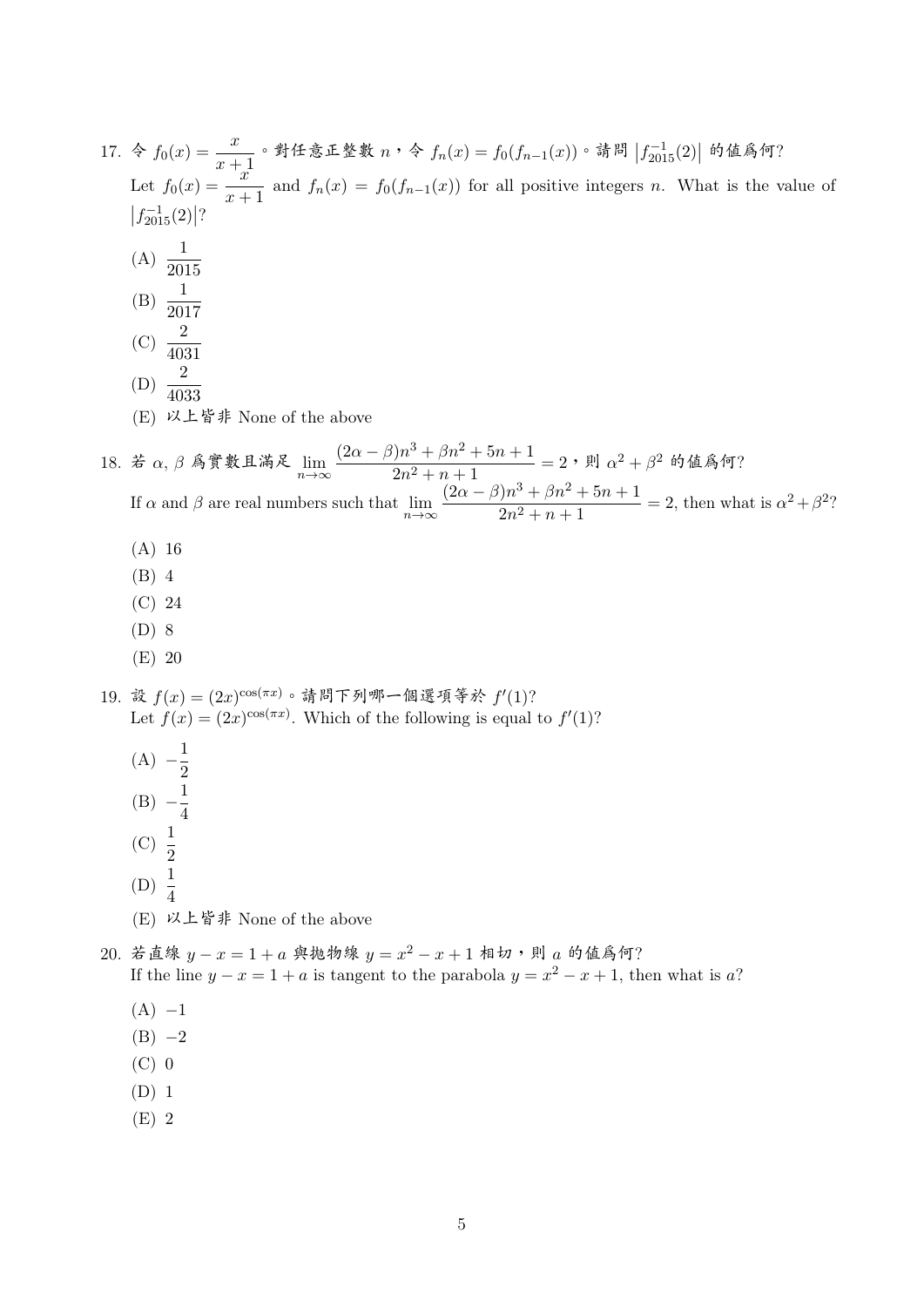- 21. 函數  $f(x) = 3x^4 4x^3 12x^2 + 36$  在閉區間  $\left[-2, \frac{1}{2}\right)$ 2 <sup>上</sup>的最小值為何? What is the smallest value of the function  $f(x) = 3x^4 - 4x^3 - 12x^2 + 36$  on the closed interval  $\left[-2, \frac{1}{2}\right]$ 2 ? (A) 4 (B) 31 (C) 17 (D) 36 (E) 以上皆<sup>非</sup> None of the above 22.  $\int_0^2$ −2  $5x^7 + 2x^3$  $\frac{3x+2x}{x^6+3x^2+1} dx =$ (A)  $\frac{2}{3}$ (B)  $\frac{5}{3}$ (C) 2 (D) 5 (E) 以上皆<sup>非</sup> None of the above 23. 設複數ξ滿足 $\xi^5 = 1$  以及ξ≠1。下列選項何者正確?<br>Let  $\xi$  be a complex number such that  $\xi^5 = 1$  and  $\xi \neq 1$ . Which of the following is true? (A)  $\xi^3 + \xi^2 + \xi = -1$ 
	- (B)  $\xi^4 \xi^3 + \xi^2 \xi = 1$ (C)  $\xi^5 + 3\xi^4 + 3\xi^3 + 3\xi^2 + 3\xi = -2$ (D)  $\xi^6 - 2\xi^5 - \xi = 2$ (E)  $(\xi^3 + \xi^2 + \xi + 1)(\xi^3 - \xi^2 - \xi + 1) = 0$

24. 設 α, β, γ, δ 爲方程式  $x^4 - 6x^3 + 18x^2 - 24x + 16 = 0$  的四根,則  $\frac{1}{1 +}$  $\frac{1}{1 + \alpha} + \frac{1}{1 + \alpha}$  $\frac{1}{1+\beta} + \frac{1}{1+\beta}$  $\frac{1}{1 + \gamma} + \frac{1}{1 + \gamma}$  $1+\delta$ 的值為何?<br>Let  $\alpha$ ,  $\beta$ ,  $\gamma$ ,  $\delta$  be the four roots of the equation  $x^4 - 6x^3 + 18x^2 - 24x + 16 = 0$ . What is the value of  $\frac{1}{1+\alpha} + \frac{1}{1+\alpha}$  $\frac{1}{1+\beta} + \frac{1}{1+\beta}$  $\frac{1}{1+\gamma} + \frac{1}{1+\gamma}$  $\frac{1}{1+\delta}$ ? (A)  $\frac{3}{2}$ (B)  $\frac{2}{5}$ (C)  $\frac{25}{48}$ (D)  $\frac{82}{65}$ 

 $(E) \frac{402}{493}$